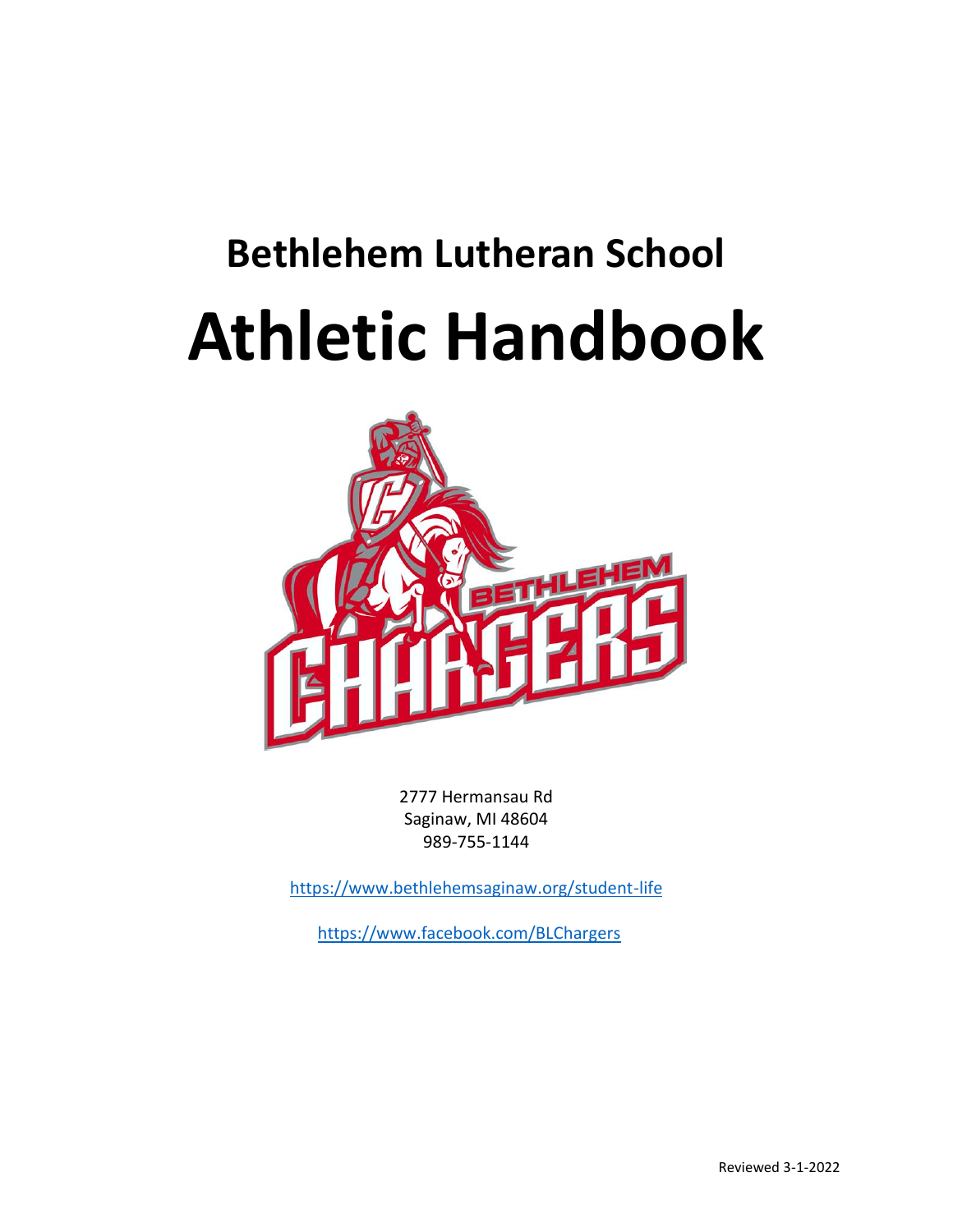# **Introduction**

The athletic program at Bethlehem Lutheran School exists first and foremost to glorify God. Romans 11:36 states "For from Him and through Him and to Him are all things. To Him be the glory forever! Amen." The purpose of this handbook is to outline the philosophy and policies of the athletic program so it can be an enjoyable and rewarding experience for all who participate.

# **Philosophy**

At Bethlehem, the athletic program exists to instill in the hearts of our children a greater love and childlike faith in Jesus and love for other human beings. It is our aim to facilitate this goal through athletics. Through a student's participation in sports, it is hoped that the student will further develop spiritually, mentally, emotionally, physically and socially. Students will be encouraged to be the best they can be in an effort to glorify God.

The element of competition and winning, though it exists, is controlled to the point that it does not determine the nature of the program. Students are stimulated to desire to win, to improve, and to excel, but the principles of good sportsmanship prevail at all times to enhance the learning opportunities within each contest.

Bethlehem believes that participation in athletics, both as a player and as a student spectator, is an important part of the student's educational experience. Such participation is a privilege that carries with it responsibility to the school, to the team, to the student body, to the community, and to the student himself. In both play and conduct, the student is representing all of these groups. Such experiences enhance the knowledge, skill, and emotional patterns possessed by students, thereby making them better people and citizens.

Finally, we feel athletic competition can help one learn how to glorify God effectively in all areas of life. Every athlete does well when he knows what to do. This ideas applies to representing Jesus in athletics as well as carrying out athletic assignments. The Bible tells us everything we need to do to represent Jesus in all aspects of life. The Bible is filled with principles that can be applied directly to athletics. Coaches and athletes have a responsibility to do their best in representing Jesus by preparing mentally and spiritually for what calls them to do.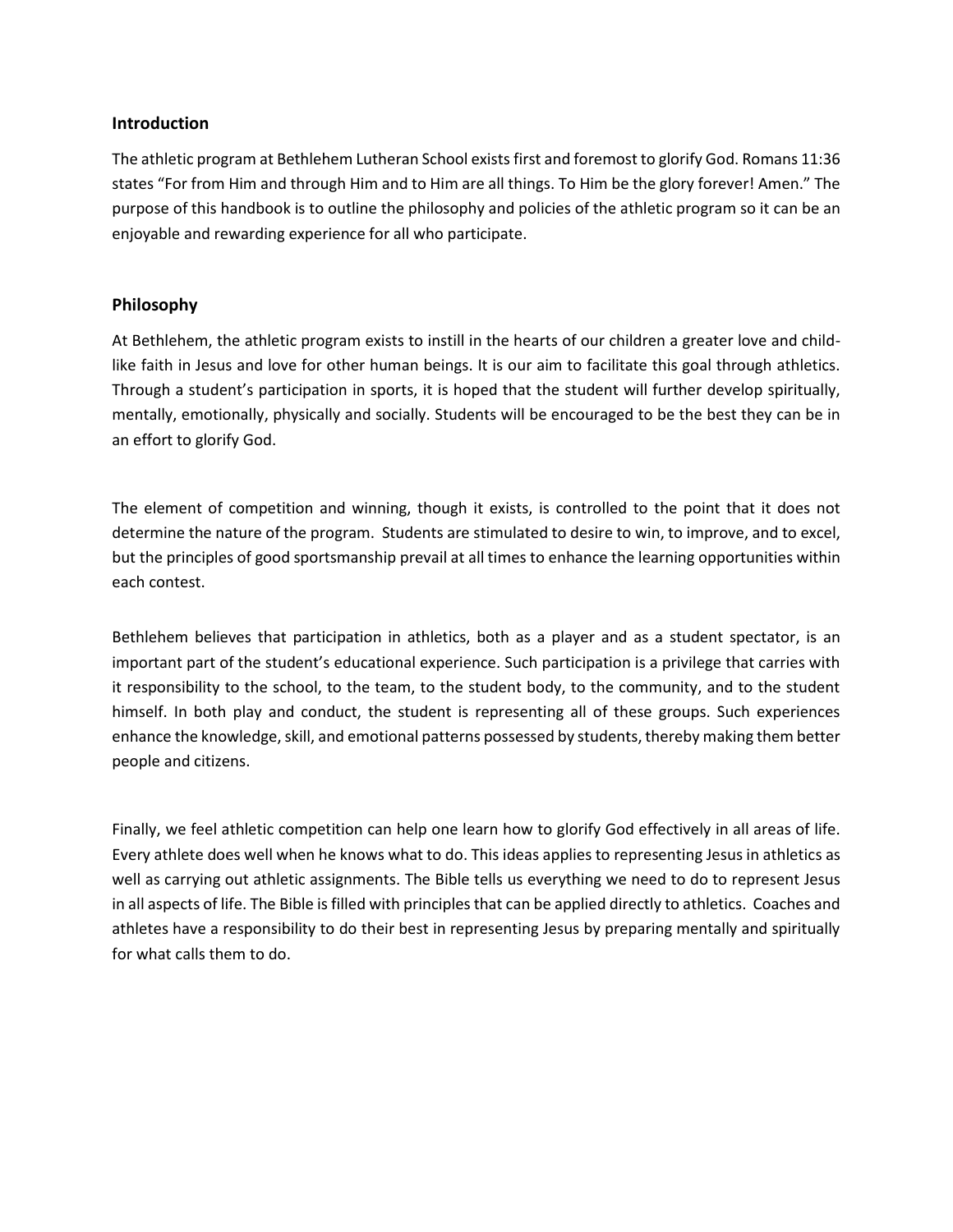## **Sport Level Philosophies**

**"C" Team (Saturday Morning Basketball):** This is level exists primarily for the development of fundamental skills and basic understanding of rules. Winning is not overemphasized, but rather the focus is on the development of team and individual skills. Scores are reset each quarter to deter too much focus on winning at this level. Coaches are encouraged to involve all team members and provide relatively equal playing time.

**"B" Team:** This level of participation is again developmental, with greater attention given to technique and team skills. Team success is more of a priority but not the main emphasis. Student athletes must be willing to discover and accept their role on the team, which may include unequal playing time. Coaches are encouraged to involve all players. However, playing time will be based on the athlete's attitude, practice presence, and skill levels. Absence from games, practices, and arriving late or leaving early may result in loss of playing time. As a need arises, students at the "B" level may be asked to participate at the "A" level. This is done only under agreement with the parent(s), coach and athletic director.

**"A" Team:** While individual and team skills continue to be developed, participation at this level is more competitive. Team success and winning are more of a goal at this level. Coaches may exceed more than three practices and games in a week to meet the competitive needs of the team. Student-athletes must be willing to discover and accept their role on the team, which may include unequal playing time. Playing time will be based on the athlete's attitude, practice presence, and skill levels. Absence from games, practices, and arriving late or leaving early may result in loss of playing time. As a need arises, students at the "B" level may be asked to participate at the "A" level. This is done only under agreement with the parent(s), coach and athletic director. League rules generally do not allow  $8<sup>th</sup>$  graders to participate below the "A" level.

# **Objectives of Participation**

To glorify God with our talents and express thankfulness for our God-given gifts.

To practice Christian love among students, parents and coaches.

To provide Christian discipline when a problem arises.

To develop character traits such as responsibility, leadership, sportsmanship, teamwork and self-control.

To stimulate school spirit and pride without compromising respect toward others.

To prepare our students for advances levels of athletic participation by developing fundamental skills and knowledge of the rules.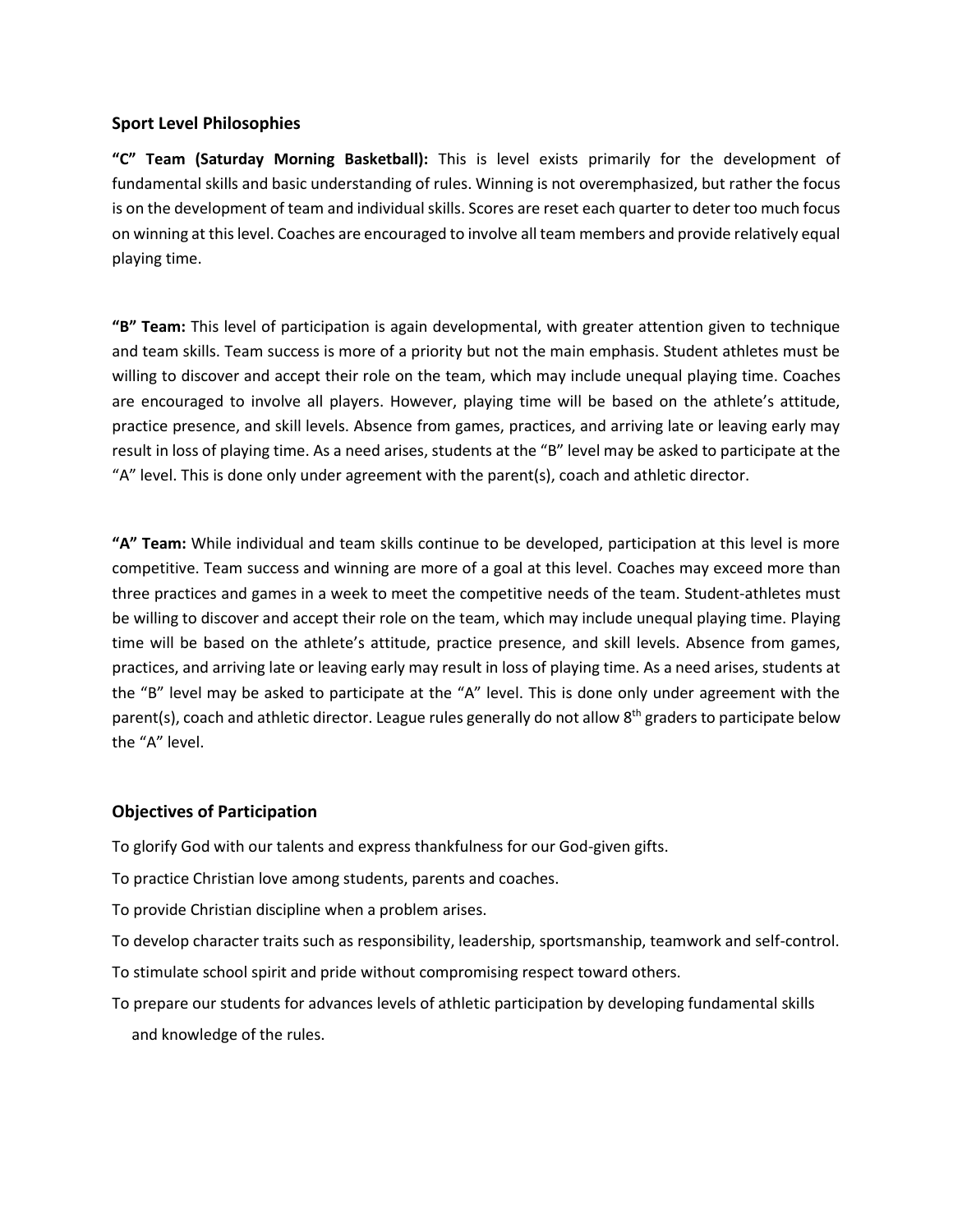# **Player Responsibilities**

Members of athletic teams at Bethlehem Lutheran School are expected to conduct themselves in a Christlike manner before, during, and after any game or practice. They are expected to follow God's command given in Colossians 3:23 which says, "Whatever you do, work at it with all your heart, as working for the Lord."

The following are specific expectations:

- Respect my teammates, coaches, game officials, opponents and equipment.
	- $\circ$  1 Peter 2:17 "Show proper respect to everyone."
	- o Never underestimate your opponent.
	- o Listen to and obey those God has placed above you.
	- $\circ$  Take care of equipment and return all Bethlehem issued uniforms/equipment at the completion of each season.
- Maintain a positive attitude at all times in practices and games.
	- $\circ$  Ephesians 4:23 "Be made new in the attitude of your minds."
	- o Remembers that a great effort is usually the result of a great attitude.
	- o Talent is overvalued; character wins out.
- Give my best effort at all times.
	- $\circ$  Colossians 3:23 "Whatever you do, work at it with all your heart, as working for the Lord."
	- o Give your best effort at all times regardless of the score.
	- o Don't worry when we are down, and don't relax when we are up.
- Support and encourage my teammates.
	- $\circ$  1 Thessalonians 5:11 "Therefore encourage one another and build each other up."
- Never use any inappropriate language.
	- o Ephesians 4:29 "Do not let any unwholesome talk come out of you mouth."
- Play without fear of failure or injury.
	- $\circ$  2 Timothy 1:7 "For God has not given us a spirit of fear and timidity, but of power."
- Never give up in any game.
	- $\circ$  2 Timothy 4:7 "I have fought the good fight, I have finished the race, I have kept the faith."
- Adhere to the academic requirements of the athletic program and individual teachers.
- Faithfully attend practices and games. Repeated absences will lead to limited playing time and/or missed games.
- Be punctual in arriving at practices and games out of respect for coaches and teammates.

# **Coach's Responsibilities**

Coaching is a privilege and a responsibility. Coaches at Bethlehem are expected to:

- Serve as a Christian example to all of our athletes, parents, and officials.
- Communicate, first with the Athletic Director and then, if needed, with the Principal any enforcement of rules and regulations.
- Communicate team expectations with the athletes and their parents at the beginning of the season. Each coach may schedule a parent meeting as they see fit.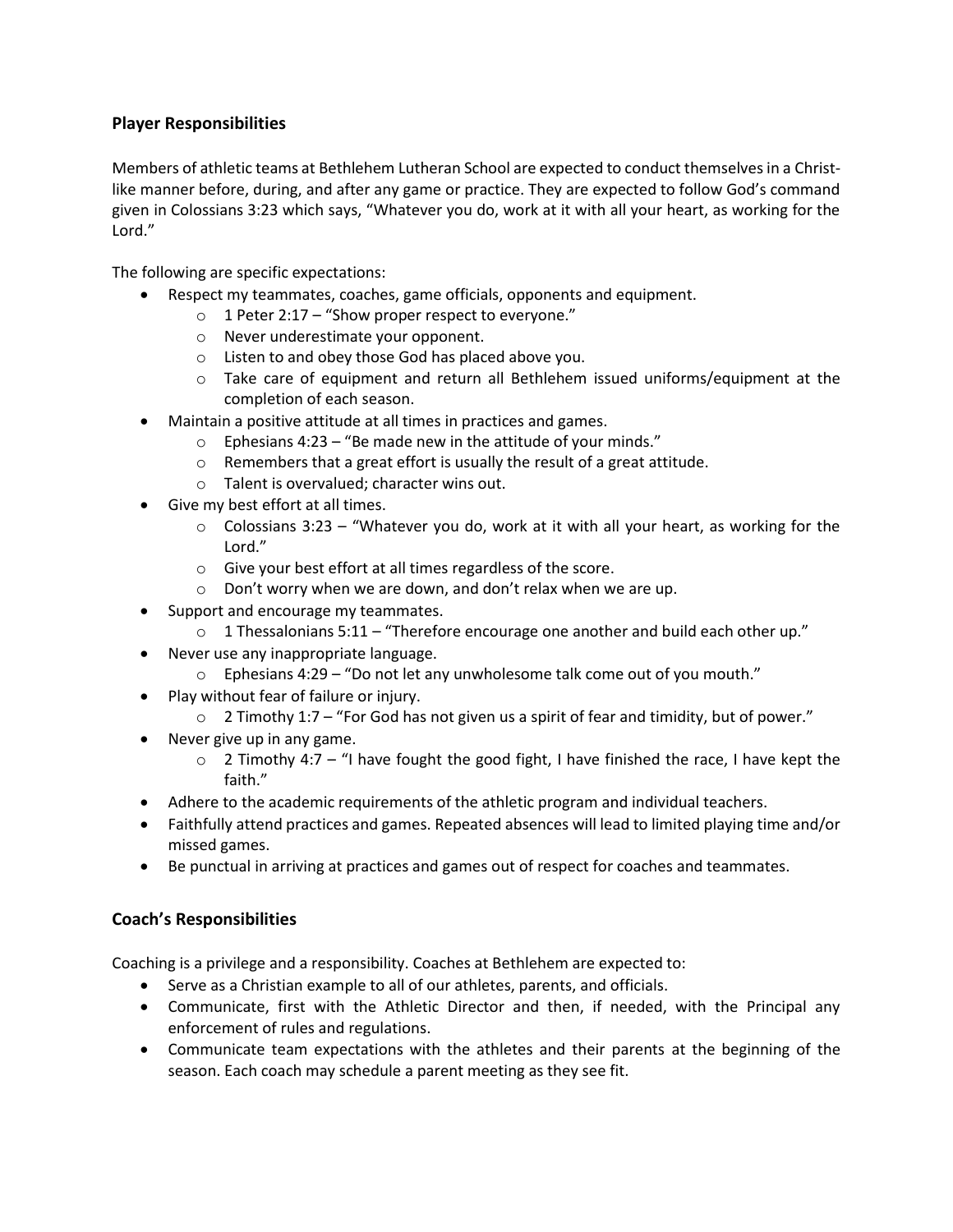- Assume responsibility for all students under their guidance. This includes being at practices and games before players arrive and until all players have left.
- Supervise practices and games by ensuring a safe environment for players at all times.
- Make every attempt to get every player in each game.
- Keep all discussions, disagreements, etc. within the coaching staff. Head coaches are responsible for assistants.
- Stress and exercise good sportsmanship.
- Make every effort to teach and reinforce fundamentals and teamwork. Educate yourself as necessary to gain the necessary knowledge to be an effective coach.
- Complete a practice schedule in collaboration with the Athletic Director. The schedule will be posted to the gym calendar in the school office and sent home with the athletes. Practices must end by 6:30 in the case of Advent and Lenten services and no longer than 2 hours in length. Practices must end by 8:00 PM. Generally try not to exceed three practices and games in any given week for "B" level sports and below.
- Keep equipment in its proper area and put all equipment away at the end of practice. Turn off all lights and make sure doors are locked if you are the last to leave the building.
- Return school/gym keys within two weeks of the last game to the Athletic Director, Principal or School Secretary.
- To have medical consent forms in their possession and school-provided Medi-kits at all practices and games.

# **Parent Responsibilities**

Our goal is for all of our athletes to have the most positive athletic experience possible. 1 Peter 3:8 says, "We should be of one mind. Be tenderhearted and keep a humble attitude." With this goal in mind we ask of all parents:

- Always encourage all players in a positive manner.
- Always support referees, officials, coaches, and players on Bethlehem or opposing teams, never using inappropriate language or attitudes.
- If a parent has a concern regarding any decision of the coach, he should adhere to the following chain of command: speak to the coach first. Give 24 hours when possible to allow cooler heads to prevail. If further conversation is needed, then move on to the Athletic Director, Principal, etc.
- Be supportive of the coach's philosophy and decisions in front of your child and/or other parents. Remember that they are volunteers.
- Parents will refrain from coaching their child during practices and games. Please allow coaches to coach at practices and games.
- Be respectful fans at home and away events. Demonstrate a Christian attitude at all times.
- Parents should encourage athletes to follow the rules of the program and to show respect to their coaches at all times.

In order to assist the athletes and the program, parents will:

- Help your child maintain his or her commitment to the team by ensuring he or she attends all contests.
- Model good time-management skills for the child by picking them up and dropping off on time for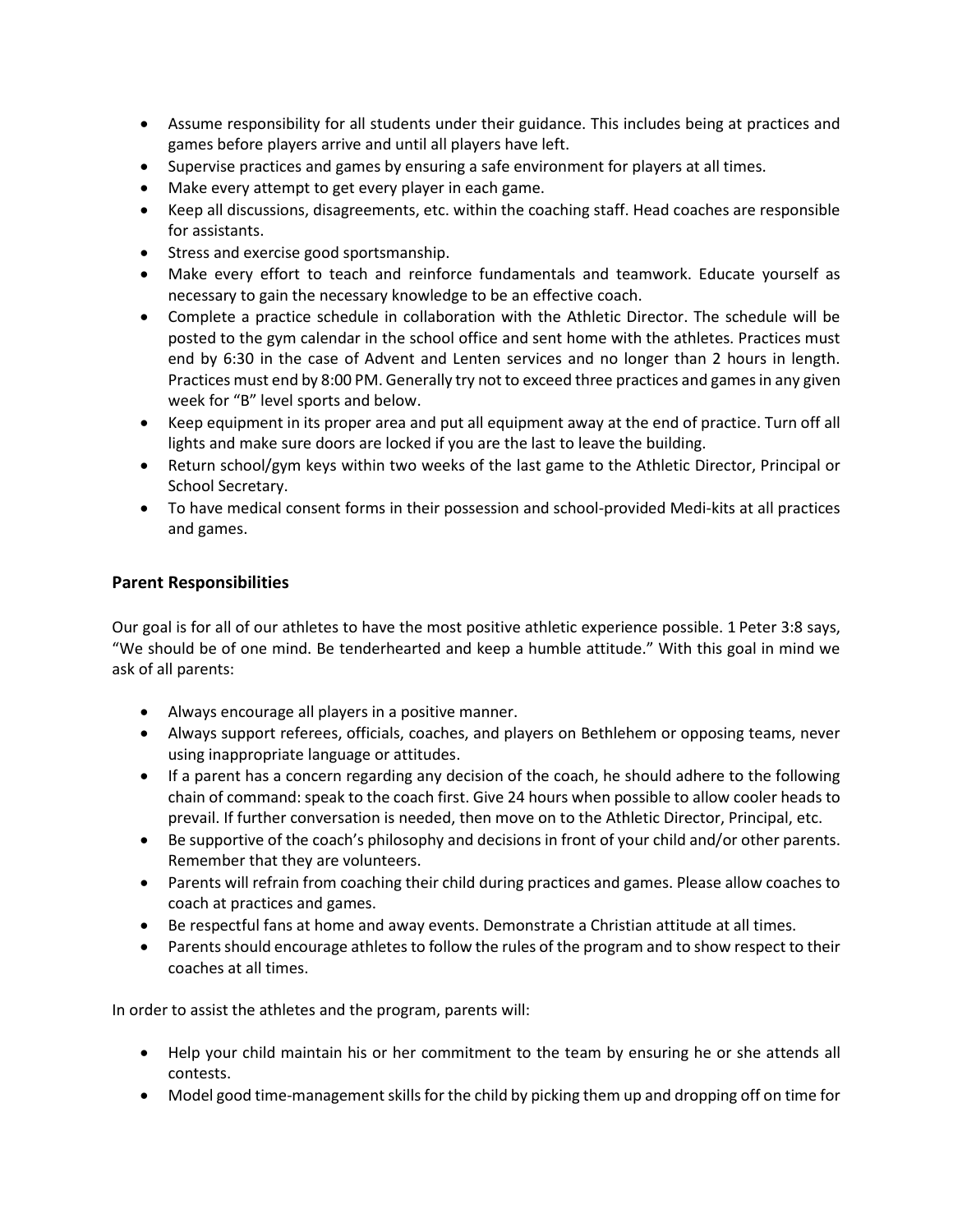games and practices.

- Attend athletic contests.
- Participate in carpooling with other parents. Do not rely on coaches for rides to away games.
- Provide volunteer efforts or pay the participation fee per the volunteer policy in this handbook.
- Athletic uniforms should be treated with great care. Please refrain from wearing them for leisure activities, or as Physical Education apparel. Uniforms should be turned in, to the athletic director, within a reasonable amount of time at the conclusion of a sports season. If a uniform is turned in and the uniform is in sub-par condition the parent(s) shall be financially responsible for that uniform.

# **Games/Practices/Scrimmages**

Most practices at Bethlehem will be held on weekdays after school hours. In some cases, however, practices or scrimmages may be held at other locations and on Saturdays. Schedules will be provided at the beginning of each season to the athletes. Practices will be limited to 2 hours and must end by 8:00 PM. As a general rule, teams will not exceed any combination of 3 practices and/or games for "B" level teams and below unless approved by the Athletic Director.

Practices cannot conflict with Advent or Lenten services and must end 1/2 hour before the services begin. Practices will not be held before school and on Sundays.

# **Tryouts**

Tryouts may be held for any sport at the discretion of the Athletic Director and the Coach. Generally this will be done to manage the number of athletes on a team. Students who try out for a team will be notified of making the team or being cut via a sealed envelope.

# **Regulations and Requirements for Student Participation**

# **Sports Physicals**

As per school policy, everyone in grades 3 – 8 that participates in league sports **must have** a physical form on file with the school. The physical is valid for up to one year from the date that it occurred. Bethlehem schedules a day with doctors on site to give families the opportunity to get this taken care of at the beginning of the school year. Each family also has the option of having it completed by their own family physician.

# **Required Forms**

In addition to the physical form listed above, the following forms must be submitted each year prior to participation on any athletic team. Each form is available on the website or in the school office.

- 1. Athletic Contract (includes volunteer policy)– signed by parent and student
- 2. Emergency Medical Treatment Consent Form
- 3. Concussion Form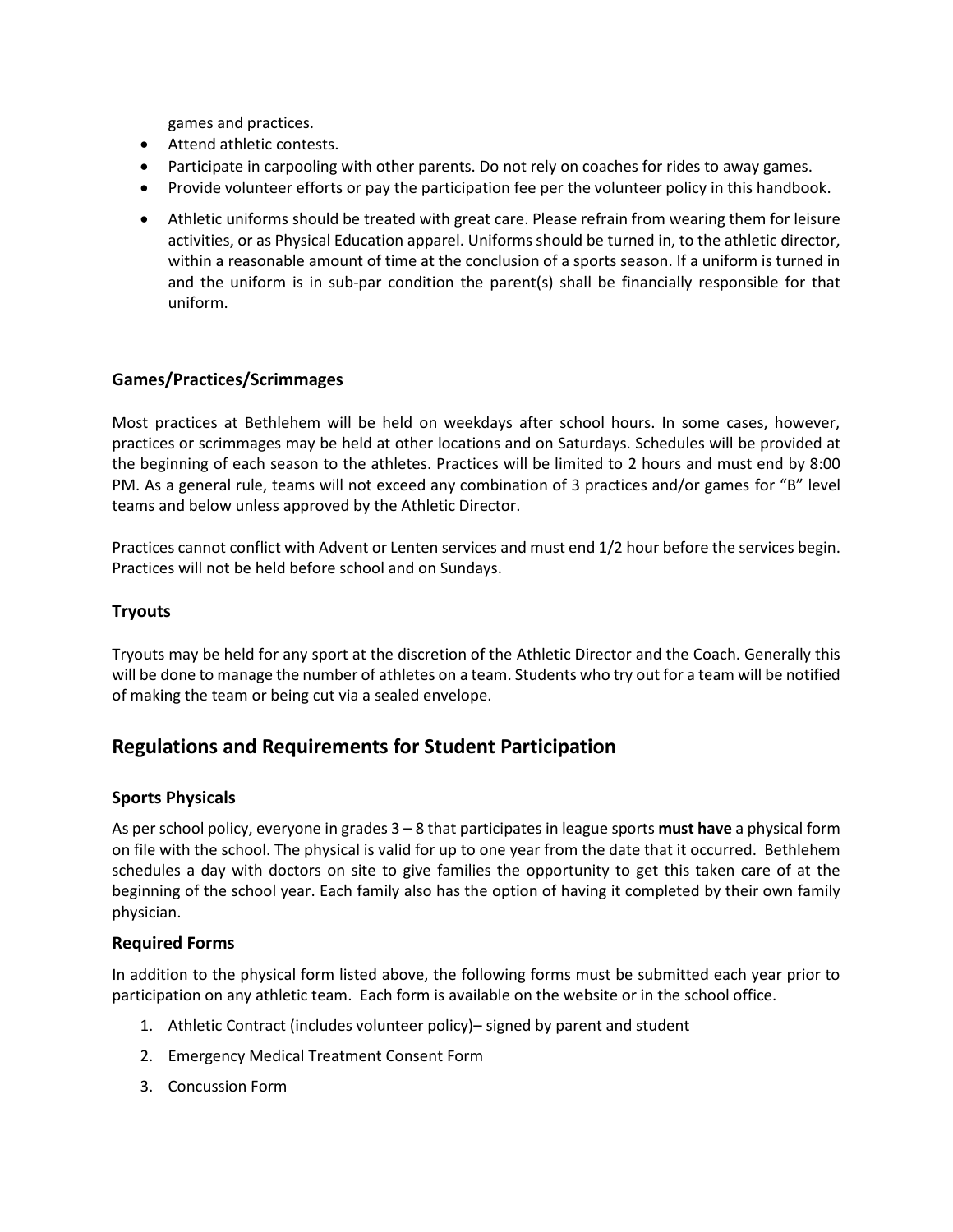#### **Volunteer Requirements**

Each family will sign up for the required slots per the volunteer policy or pay the required participation fee before any student can compete in a game for that season.

# **School Attendance and Effect on Eligibility**

Any athlete that misses physical education class due to sickness or injury may not participate in practices or games that day. A student must be in school for at least 1/2 of a day to be eligible for that evening's practice or sporting event. There may be special circumstances in which a student may miss a majority of school in a given day. In those instances, please express your situation with the principal or athletic director and a fair decision will be made (e.g. special doctor/dental appointments or funerals). If a student is absent on Friday, he or she may participate in an event taking place the next day. Also, if a student repeatedly missed multiple days in a week, the Athletic Director or Principal can make that student ineligible for the game.

Students who are or will be absent, arrive late, or leave early from practice must notify the coaches in writing or by phone call. If students will miss a game they need to notify the coach prior to the missed game.

#### **Attendance at Practices and Meetings**

Team members are expected to be present at all practices, team meetings, contests, and special occasions unless excused by the head coach.

# **Care of School Equipment**

The athlete is responsible for all equipment and uniforms issued to him/her. Lost, stolen, or damaged equipment will be paid for by the athlete or his parents before any grades are issued.

# **Medical Release to Participate after Consulting a Doctor**

If an athlete is seriously injured and consults a doctor, he/she must have a doctor's release before he/she can practice or compete in athletic contests.

# **Concussion Policy**

In accordance with Public Acts 342 and 343, any athlete suspected of having suffered a concussion will be removed from a practice or game immediately. The athlete may not return to practice or competition until a written clearance is obtained from a medical doctor.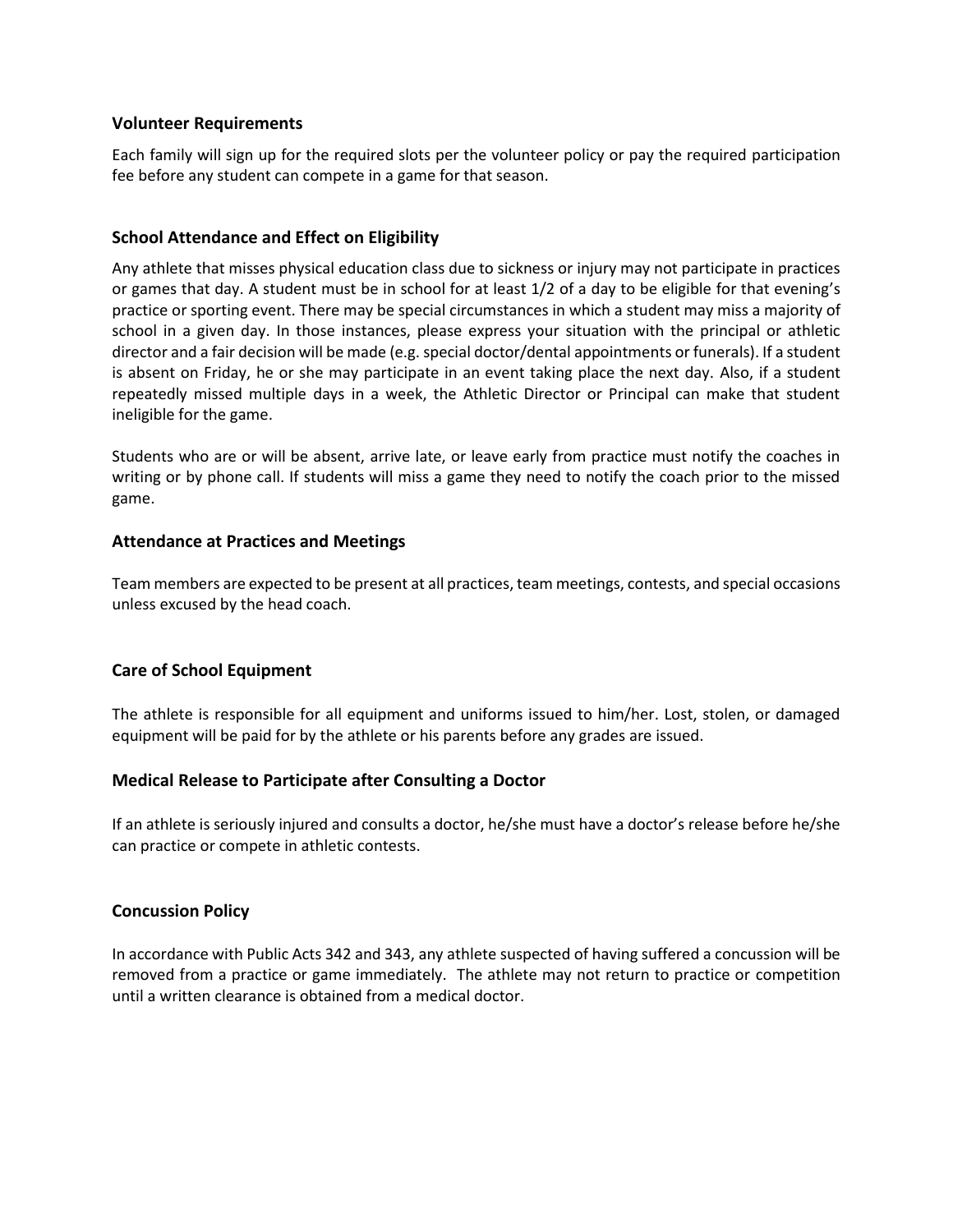# **Personal Conduct**

Your conduct, both in and out of the classroom, must demonstrate a consistent desire to live a Christian life. You are in a training environment as one who is learning to appropriately respond to and obey those who are in charge. Positive interaction with teachers, coaches, and parents whether on or off the floor/field, in or out of the classroom, traveling to and from contests, or any other place, is mandatory. You are representing Bethlehem Lutheran School. If you repeatedly demonstrate unreliable conduct or behavior, you will not be permitted to represent Bethlehem on the athletic floor or field.

# **Quitting a Team**

The normal rule for athletes quitting a team is that they are ineligible for any other sport during the season that has already begun. An athlete who goes out for a sport, but is "cut" would be eligible for another sport during that season. The Head Coach should notify the Athletic Director immediately when a player quits or is dropped from a team.

# **Team and Individual Discipline**

Each coach will have discipline rules for minor infractions, such as inattention to directions, horseplay, tardiness to practice, etc.

# **Academic Requirements**

If a student is failing a subject, he/she will lose eligibility until a passing grade average is achieved. The student's teacher will track their record after informing the Athletic Director, coach(es), and parent(s). Poor or below average grades, which demonstrate lack of effort, will also cause you to lose your eligibility. Grades do not have to be failing, but if students are not working up to their ability level, they may lose their eligibility.

# **Length of Eligibility**

Ineligibility will, under normal circumstances, be one week in length. Serious or repeated violations of the above may result in permanent removal from the team. The one week ineligibility will be in effect the week following (Sunday through Saturday) notifications being forwarded to the appropriate parties. Missed practices for the above or unexcused may cause coaches to limit playing time in upcoming contest(s). If a student is ineligible, they may not suit up for a contest but may at the coach's discretion be required to sit on bench in street clothes.

# **Notification**

An ineligibility notification form will be sent to parents giving the dates and reason for the ineligibility. The form is to be signed and returned to the child's teacher the following day.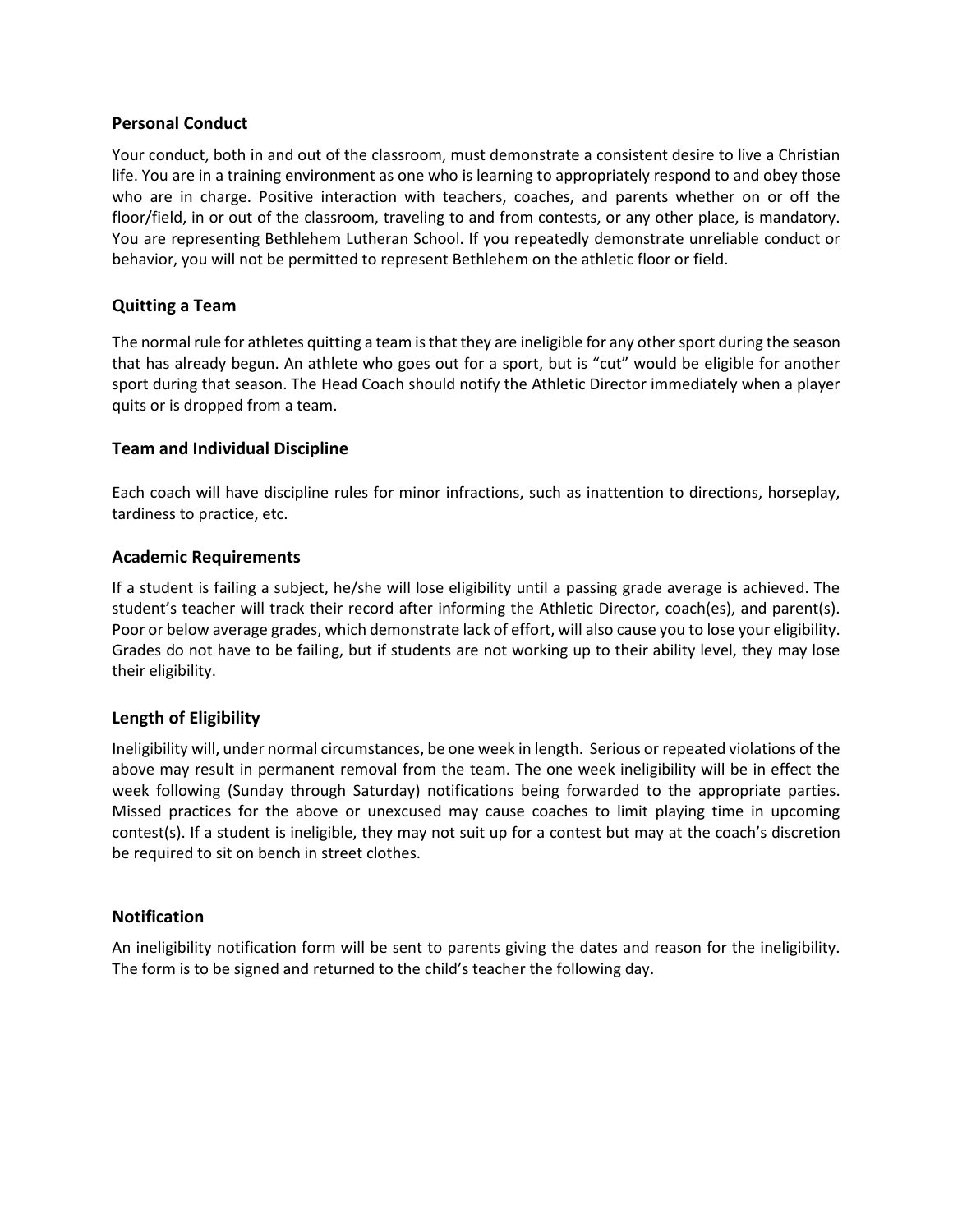# **Athletic Contests**

# **Spectator Decorum**

Athletic contests are full of emotions, excitement, and competition. We are here to support, encourage, and praise the athletes. We ask that everyone set a positive example by controlling their emotions in dealing with referees, players, fans, etc. Players, coaches and referees will all make mistakes because we live in an imperfect world. Expressing negative or complaining comments only detracts from allowing the children to enjoy their experiences. Please focus on giving positive vocal support to players, referees, coaches, and other fans. We ask that everyone relate respectfully our Christian love with one another regardless of the outcome of an athletic contest.

# **Rules of Order**

Students are to remain in the building at all times until games are completed.

Please stay off the playing surface as much as possible during, and after games.

Locker rooms are for players and team officials only.

Please do not loiter in the concession stand area or anywhere away from the gym. Return promptly to watch the game.

Parents with players should stay after and help if possible after games for clean-up.

# **Other Items**

# **First Aid Administration**

In the case of an emergency, Bethlehem supports anyone who is willing to administer first aid to an individual. The coaches are knowledgeable of Bethlehem's first aid procedure. In the case of a medical emergency the principal and/or athletic director should be notified in a speedy manner, and an accident form shall be filled out. Each coach will be provided a Medi-kit to have on hand at all games.

# **Inclement Weather**

If there is an unexpected home team school closing, all games and practices are cancelled for that evening. Games will be rescheduled with the other school, if possible.

# **Transportation**

Transportation to and from athletic contests and practices is the parents' responsibility. If parents are unable to drive, student-athletes are encouraged to carpool with parents of teammates.

# **Latchkey**

If a practice is not held immediately after school, students are not allowed to stay in the school building or grounds unsupervised. Coaches are not responsible for the students before and after practices and games. Therefore, all athletes must go to Latchkey or leave the premises before practices and games. The only exception is if the coach is at the school and has agreed to monitor the students after school.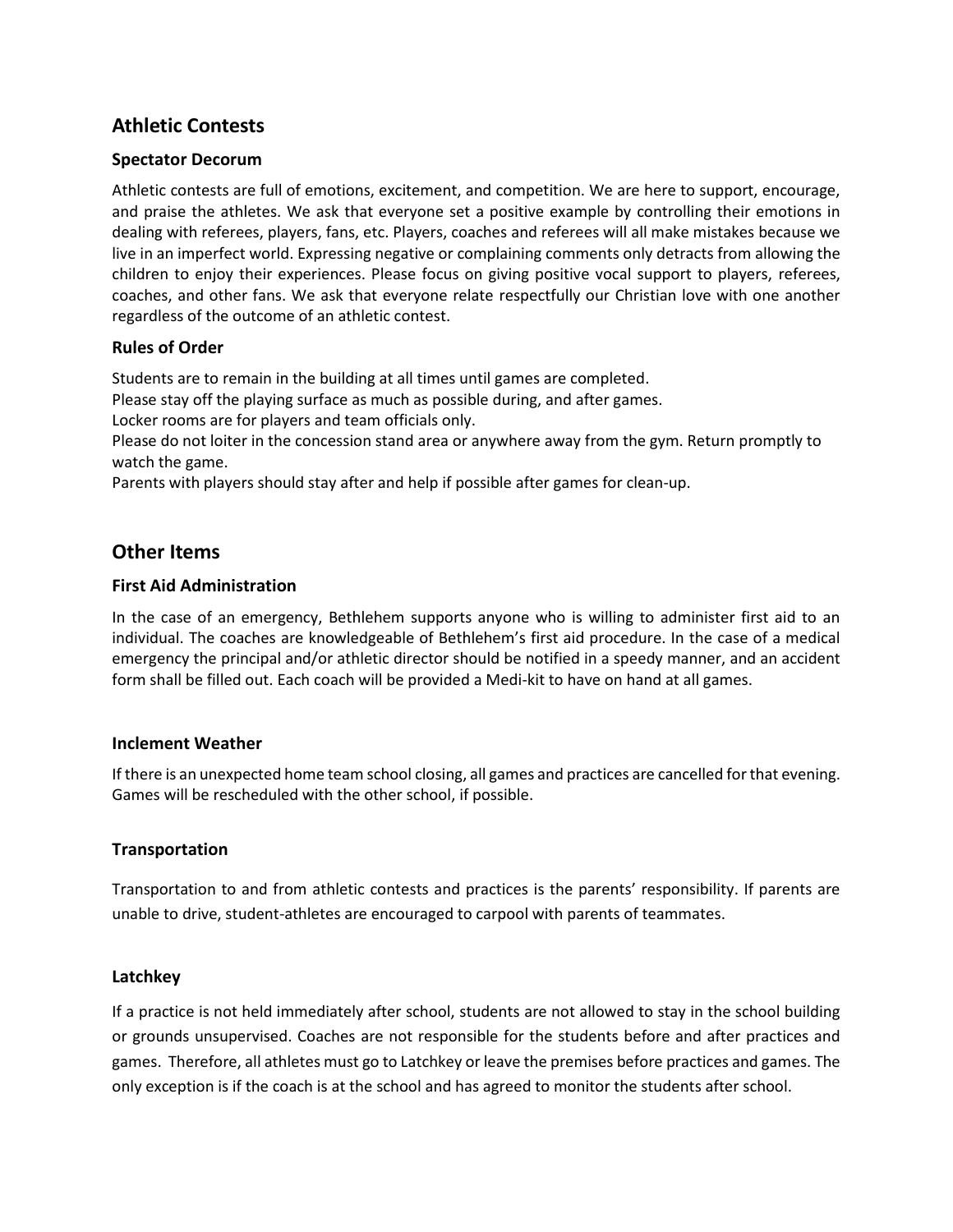# **Social Media Guidelines**

Representing Bethlehem Lutheran School and its athletic department is an honor and a privilege provided to a select group of individuals. This privilege includes being held to a high standard in how you represent Bethlehem in the public forum. Through social media, you are now being monitored by many who are part of the Bethlehem family, but also others from schools of opposing teams and the general public.

Please consider what you post on social media sites and make sure you are providing a Christian example and a positive image of Bethlehem. Social media can be a great way to interact with friends, fans, and the public as well as to promote the athletic program. Used irresponsibly, it can be a quick way to destroy your reputation and that of the school. Inappropriate posts may result in consequences that affect the athlete's playing time or eligibility on the team.

Bethlehem has a Facebook page for news and results of athletics contests. This is intended as a method of promoting our teams and athletic program. Please use discretion when adding comments and other content on this site.

# **Athletic Program Administration**

The Athletic Director and members of the Athletics Advisory Board administer the Bethlehem Lutheran athletic program. The Athletic Director and Advisory Board report to the Principal and the Board of Day School Education. Bethlehem Lutheran School teams are nicknamed the "Chargers". The school colors are red and white.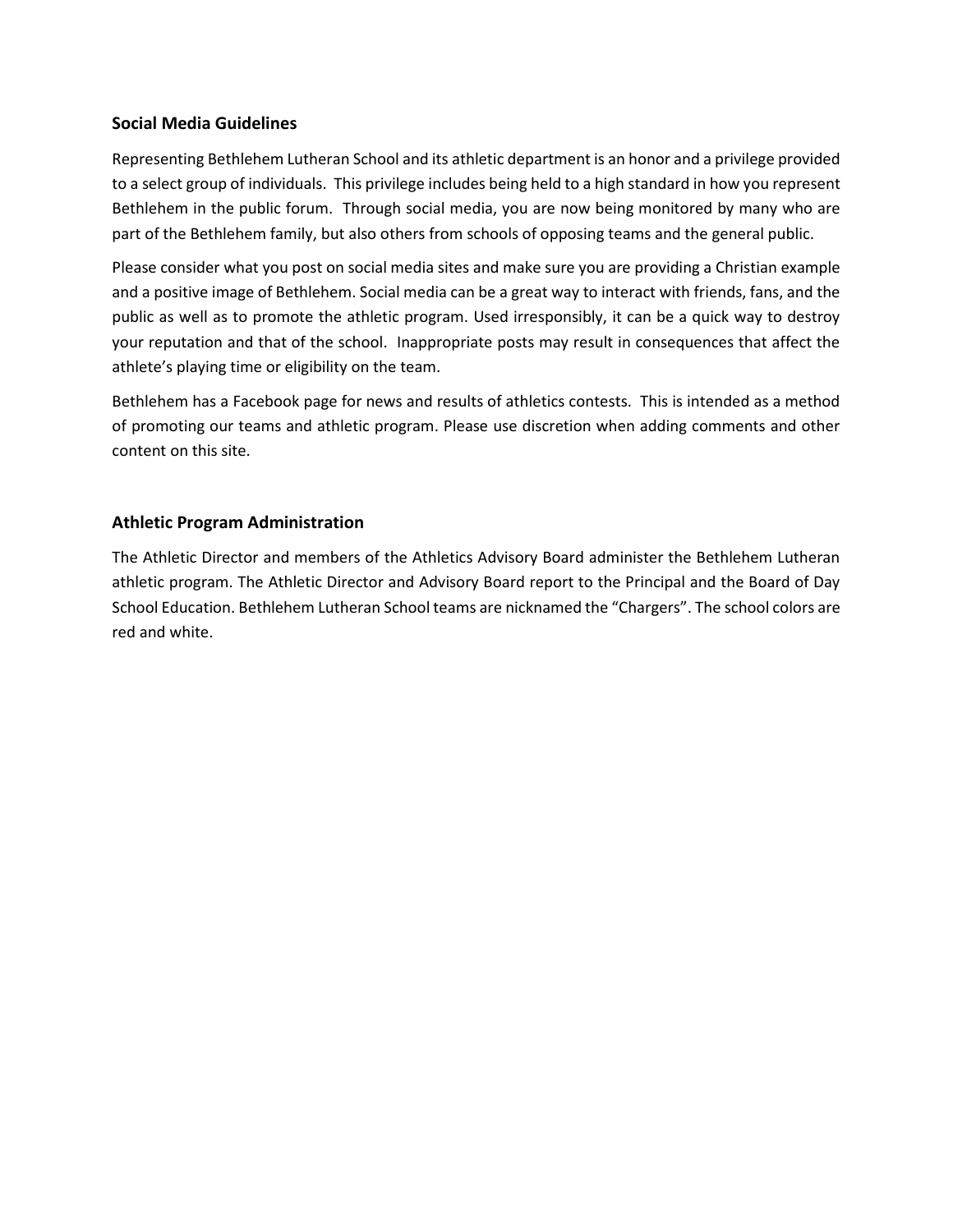#### **Interscholastic Competition and Organization**

Bethlehem is a member of the Tri-County Lutheran League that is made up of 16 Lutheran Schools in five counties in Mid-Michigan in four divisions:

Peace, Saginaw St. Michael, Richville Holy Cross, Saginaw St. Paul, Millington

Immanuel, Bay City St. Paul, Lapeer Bethlehem, Saginaw St. Paul, Flint St. Peter, Hemlock Trinity, Reese

#### **Blue Division White Division**

Faith, Bay City Christ the King, Sebewaing St. Lorenz, Frankenmuth St. Lorenz, Frankenmuth

#### **Red Division Gold Division**

St. Paul, Saginaw Immanuel, Frankentrost

# **Sports Offered**

Bethlehem Lutheran School offers the following sports:

| <b>Sport</b>           | <b>Grades</b>  | <b>Season</b>           |
|------------------------|----------------|-------------------------|
| Boys' Soccer           | 5-8 (4, girls) | September - October     |
| Girls' "A" Volleyball  | $7-8(6)$       | September - October     |
| Girls' "B" Volleyball  | $6-7(4-5)$     | September - October     |
| Girls' "B" Basketball  | $6-7(5)$       | November – December     |
| Boys' "B" Basketball   | $6-7(5)$       | November - December     |
| Girls' "A" Basketball  | $7-8(6)$       | January - February      |
| Boys' "A" Basketball   | $7-8(6)$       | January - February      |
| Girls' "C" Basketball  | $4-5(3)$       | January - March         |
| Boys' "C" Basketball   | $4-5(3)$       | January - March         |
| Girls' Soccer          | $6-8$          | One-Day Tourney (April) |
| Boys' Volleyball       | $6 - 8$        | One-Day Tourney (April) |
| Boys' and Girls' Track | 4-8            | April - June            |

\*grades/genders in parentheses are as necessary.

The Athletic Director reserves the right to determine whether adequate numbers of athletes and coaches are available to offer a sport in any given year. The athletic director, coaches and parents may agree to allow a player to move up a level when need or ability justifies the promotion.